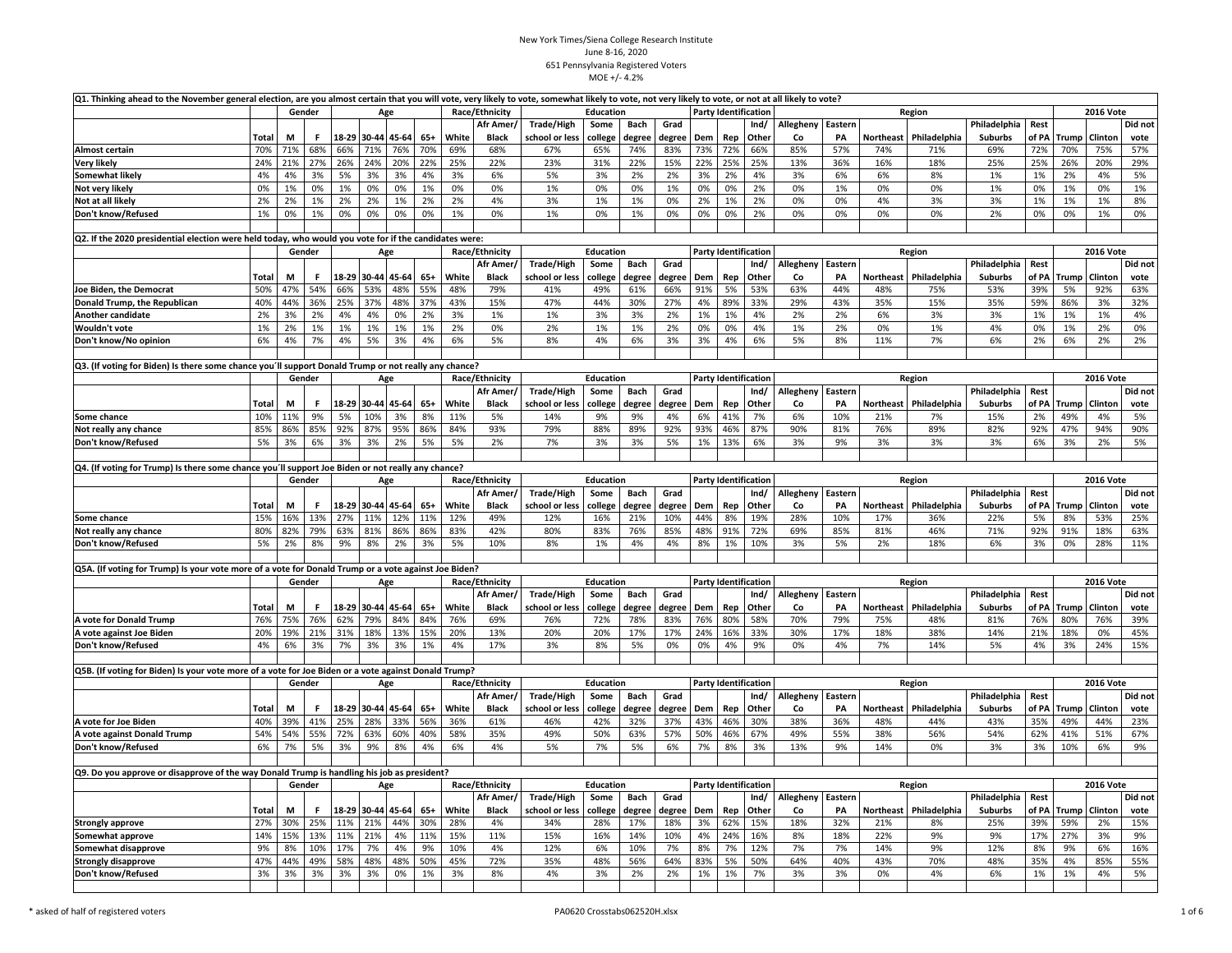|                                                                                                                                                                        | m going to read a few names of people in public life and I'd like you to tell me whether you have a very favorable, somewhat favorable, somewhat unfavorable, or very unfavorable impression of each person. [Q10A-Q10L ROTATE<br>Q10A. Donald Trump |     |        |       |     |                          |              |              |                |                       |                  |               |               |            |            |                             |           |               |           |                     |                       |               |              |                      |             |
|------------------------------------------------------------------------------------------------------------------------------------------------------------------------|------------------------------------------------------------------------------------------------------------------------------------------------------------------------------------------------------------------------------------------------------|-----|--------|-------|-----|--------------------------|--------------|--------------|----------------|-----------------------|------------------|---------------|---------------|------------|------------|-----------------------------|-----------|---------------|-----------|---------------------|-----------------------|---------------|--------------|----------------------|-------------|
|                                                                                                                                                                        |                                                                                                                                                                                                                                                      |     | Gender |       |     | Age                      |              |              | Race/Ethnicity |                       | <b>Education</b> |               |               |            |            | <b>Party Identification</b> |           |               |           | Region              |                       |               |              | <b>2016 Vote</b>     |             |
|                                                                                                                                                                        |                                                                                                                                                                                                                                                      |     |        |       |     |                          |              |              | Afr Amer/      | <b>Trade/High</b>     | Some             | Bach          | Grad          |            |            | Ind/                        | Allegheny | Eastern       |           |                     | Philadelphia          | Rest          |              |                      | Did not     |
|                                                                                                                                                                        | Total                                                                                                                                                                                                                                                | M   | F.     | 18-29 |     | 30-44 45-64              | $65+$        | White        | <b>Black</b>   | school or less        | college          | degree        | degree        | Dem        | Rep        | Other                       | Co        | PA            | Northeast | Philadelphia        | Suburbs               | of PA         | <b>Trump</b> | Clinton              | vote        |
| Very favorable                                                                                                                                                         | 28%                                                                                                                                                                                                                                                  | 31% | 26%    | 12%   | 18% | 48%                      | 31%          | 31%          | 3%             | 36%                   | 27%              | 21%           | 18%           | 3%         | 66%        | 16%                         | 15%       | 34%           | 28%       | 3%                  | 27%                   | 41%           | 65%          | 2%                   | 9%          |
| Somewhat favorable                                                                                                                                                     | 14%                                                                                                                                                                                                                                                  | 17% | 12%    | 11%   | 22% | 3%                       | 12%          | 14%          | 15%            | 14%                   | 17%              | 14%           | 10%           | 5%         | 24%        | 15%                         | 10%       | 18%           | 18%       | 13%                 | 12%                   | 15%           | 24%          | 4%                   | 19%         |
| Somewhat unfavorable                                                                                                                                                   | 9%                                                                                                                                                                                                                                                   | 9%  | 9%     | 16%   | 7%  | 3%                       | 8%           | 10%          | 10%            | 13%                   | 7%               | 7%            | 6%            | 7%         | 5%         | 14%                         | 12%       | 5%            | 10%       | 11%                 | 13%                   | 6%            | 8%           | 7%                   | 14%         |
| Very unfavorable                                                                                                                                                       | 47%                                                                                                                                                                                                                                                  | 43% | 50%    | 61%   | 51% | 47%                      | 49%          | 44%          | 70%            | 35%                   | 46%              | 59%           | 63%           | 84%        | 3%         | 53%                         | 61%       | 41%           | 44%       | 71%                 | 47%                   | 36%           | 4%           | 87%                  | 56%         |
| Don't know/Refused                                                                                                                                                     | 2%                                                                                                                                                                                                                                                   | 1%  | 3%     | 0%    | 3%  | 0%                       | 1%           | 1%           | 2%             | 2%                    | 2%               | 0%            | 4%            | 1%         | 2%         | 2%                          | 3%        | 2%            | 0%        | 2%                  | 1%                    | 2%            | 0%           | 1%                   | 2%          |
| Q10B. Joe Biden                                                                                                                                                        |                                                                                                                                                                                                                                                      |     |        |       |     |                          |              |              |                |                       |                  |               |               |            |            |                             |           |               |           |                     |                       |               |              |                      |             |
|                                                                                                                                                                        |                                                                                                                                                                                                                                                      |     | Gender |       |     | Age                      |              |              | Race/Ethnicity |                       | Education        |               |               |            |            | <b>Party Identification</b> |           |               |           | Region              |                       |               |              | <b>2016 Vote</b>     |             |
|                                                                                                                                                                        |                                                                                                                                                                                                                                                      |     |        |       |     |                          |              |              | Afr Amer/      | Trade/High            | Some             | Bach          | Grad          |            |            | Ind/                        | Allegheny | Eastern       |           |                     | Philadelphia          | Rest          |              |                      | Did not     |
|                                                                                                                                                                        | Total                                                                                                                                                                                                                                                | м   | F      | 18-29 |     | 30-44 45-64              | $65+$        | White        | <b>Black</b>   | school or less        | college          | degree        | degree        | Dem        | Rep        | Other                       | Co        | PA            | Northeast | Philadelphia        | <b>Suburbs</b>        | of PA         | Trump        | Clinton              | vote        |
| Very favorable                                                                                                                                                         | 23%                                                                                                                                                                                                                                                  | 19% | 27%    | 10%   | 14% | 29%                      | 40%          | 20%          | 54%            | 27%                   | 19%              | 22%           | 24%           | 51%        | 1%         | 14%                         | 31%       | 20%           | 30%       | 32%                 | 23%                   | 17%           | 2%           | 50%                  | 11%         |
| Somewhat favorable                                                                                                                                                     | 27%                                                                                                                                                                                                                                                  | 29% | 25%    | 43%   | 34% | 21%                      | 18%          | 26%          | 30%            | 16%                   | 30%              | 34%           | 41%           | 36%        | 10%        | 36%                         | 30%       | 27%           | 19%       | 35%                 | 30%                   | 22%           | 7%           | 37%                  | 52%         |
| Somewhat unfavorable                                                                                                                                                   | 16%                                                                                                                                                                                                                                                  | 17% | 16%    | 21%   | 21% | 11%                      | 8%           | 18%          | 6%             | 16%                   | 15%              | 20%           | 15%           | 6%         | 25%        | 20%                         | 20%       | 14%           | 17%       | 10%                 | 20%                   | 16%           | 25%          | 8%                   | 14%         |
| Very unfavorable                                                                                                                                                       | 32%                                                                                                                                                                                                                                                  | 34% | 30%    | 25%   | 29% | 37%                      | 33%          | 34%          | 7%             | 38%                   | 34%              | 23%           | 18%           | 6%         | 63%        | 29%                         | 16%       | 38%           | 34%       | 20%                 | 26%                   | 42%           | 64%          | 4%                   | 20%         |
| Don't know/Refused                                                                                                                                                     | 2%                                                                                                                                                                                                                                                   | 1%  | 2%     | 1%    | 2%  | 2%                       | 2%           | 2%           | 3%             | 3%                    | 1%               | 0%            | 2%            | 1%         | 1%         | 2%                          | 3%        | 1%            | 0%        | 2%                  | 2%                    | 3%            | 1%           | 1%                   | 3%          |
|                                                                                                                                                                        |                                                                                                                                                                                                                                                      |     |        |       |     |                          |              |              |                |                       |                  |               |               |            |            |                             |           |               |           |                     |                       |               |              |                      |             |
| Q11A-Q11E ROTATED] Q11A. Next, tell me whether you approve or disapprove of the way Donald Trump is handling each of the following issues: - The coronavirus pandemic  |                                                                                                                                                                                                                                                      |     |        |       |     |                          |              |              |                |                       |                  |               |               |            |            |                             |           |               |           |                     |                       |               |              |                      |             |
|                                                                                                                                                                        |                                                                                                                                                                                                                                                      |     | Gender |       |     | Age                      |              |              | Race/Ethnicity |                       | Education        |               |               |            |            | <b>Party Identification</b> |           |               |           | Region              |                       |               |              | <b>2016 Vote</b>     |             |
|                                                                                                                                                                        |                                                                                                                                                                                                                                                      |     |        |       |     |                          |              |              | Afr Amer/      | Trade/High            | Some             | Bach          | Grad          |            |            | Ind/                        | Allegheny | Eastern       |           |                     | Philadelphia          | Rest          |              |                      | Did not     |
|                                                                                                                                                                        | Total                                                                                                                                                                                                                                                | М   | F      |       |     | 18-29 30-44 45-64        | 65+          | White        | <b>Black</b>   | school or less        | college          | degree        | degree        | Dem        | Rep        | Other                       | Co        | PA            | Northeast | Philadelphia        | <b>Suburbs</b>        | of PA         |              | <b>Trump</b> Clinton | vote        |
| Approve                                                                                                                                                                | 40%                                                                                                                                                                                                                                                  | 44% | 37%    | 20%   | 37% | 42%                      | 41%          | 42%          | 17%            | 50%                   | 41%              | 31%           | 26%           | 7%         | 82%        | 33%                         | 25%       | 44%           | 44%       | 23%                 | 38%                   | 51%           | 81%          | 5%                   | 27%         |
| <b>Disapprove</b>                                                                                                                                                      | 55%                                                                                                                                                                                                                                                  | 53% | 57%    | 75%   | 55% | 58%                      | 53%          | 54%          | 73%            | 42%                   | 56%              | 67%           | 72%           | 89%        | 12%        | 65%                         | 73%       | 50%           | 50%       | 74%                 | 59%                   | 42%           | 14%          | 90%                  | 69%         |
| Don't know/Refused                                                                                                                                                     | 5%                                                                                                                                                                                                                                                   | 3%  | 6%     | 5%    | 7%  | 0%                       | 6%           | 4%           | 9%             | 8%                    | 3%               | 2%            | 2%            | 4%         | 6%         | 3%                          | 2%        | 5%            | 6%        | 2%                  | 3%                    | 7%            | 5%           | 5%                   | 4%          |
|                                                                                                                                                                        |                                                                                                                                                                                                                                                      |     |        |       |     |                          |              |              |                |                       |                  |               |               |            |            |                             |           |               |           |                     |                       |               |              |                      |             |
| Q11B. Next, tell me whether you approve or disapprove of the way Donald Trump is handling each of the following issues: - The economy                                  |                                                                                                                                                                                                                                                      |     |        |       |     |                          |              |              |                |                       |                  |               |               |            |            |                             |           |               |           |                     |                       |               |              |                      |             |
|                                                                                                                                                                        |                                                                                                                                                                                                                                                      |     | Gender |       |     | Age                      |              |              | Race/Ethnicity |                       | <b>Education</b> |               |               |            |            | <b>Party Identification</b> |           |               |           | Region              |                       |               |              | <b>2016 Vote</b>     |             |
|                                                                                                                                                                        |                                                                                                                                                                                                                                                      |     |        |       |     |                          |              |              | Afr Amer/      | <b>Trade/High</b>     | Some             | <b>Bach</b>   | Grad          |            |            | Ind/                        | Allegheny | Eastern       |           |                     | Philadelphia          | Rest          |              |                      | Did not     |
|                                                                                                                                                                        | Total                                                                                                                                                                                                                                                | M   | F      | 18-29 |     | 30-44 45-64              | $65+$        | White        | <b>Black</b>   | school or less        | college          | degree        | degree        | Dem        | Rep        | Other                       | Co        | PA            | Northeast | Philadelphia        | Suburbs               | of PA         | Trump        | Clinton              | vote        |
| Approve                                                                                                                                                                | 56%                                                                                                                                                                                                                                                  | 61% | 52%    | 48%   | 49% | 57%                      | 50%          | 59%          | 27%            | 66%                   | 55%              | 48%           | 42%           | 24%        | 96%        | 51%                         | 42%       | 59%           | 66%       | 38%                 | 57%                   | 64%           | 95%          | 20%                  | 55%         |
| Disapprove                                                                                                                                                             | 40%                                                                                                                                                                                                                                                  | 36% | 43%    | 49%   | 45% | 42%                      | 47%          | 38%          | 68%            | 28%                   | 43%              | 49%           | 55%           | 72%        | 3%         | 43%                         | 58%       | 37%           | 24%       | 58%                 | 40%                   | 33%           | 3%           | 75%                  | 36%         |
| Don't know/Refused                                                                                                                                                     | 4%                                                                                                                                                                                                                                                   | 3%  | 5%     | 3%    | 6%  | 1%                       | 3%           | 4%           | 5%             | 6%                    | 2%               | 3%            | 3%            | 4%         | 1%         | 6%                          | 1%        | 4%            | 10%       | 4%                  | 3%                    | 3%            | 2%           | 5%                   | 9%          |
|                                                                                                                                                                        |                                                                                                                                                                                                                                                      |     |        |       |     |                          |              |              |                |                       |                  |               |               |            |            |                             |           |               |           |                     |                       |               |              |                      |             |
| Q11C. Next, tell me whether you approve or disapprove of the way Donald Trump is handling each of the following issues: - Criminal justice                             |                                                                                                                                                                                                                                                      |     |        |       |     |                          |              |              |                |                       |                  |               |               |            |            |                             |           |               |           |                     |                       |               |              |                      |             |
|                                                                                                                                                                        |                                                                                                                                                                                                                                                      |     | Gender |       |     | Age                      |              |              | Race/Ethnicity |                       | <b>Education</b> |               |               |            |            | <b>Party Identification</b> |           |               |           | Region              |                       |               |              | <b>2016 Vote</b>     |             |
|                                                                                                                                                                        | Total                                                                                                                                                                                                                                                | М   | F      |       |     |                          |              |              | Afr Amer/      | Trade/High            | Some             | Bach          | Grad          |            |            | Ind/<br>Other               | Allegheny | Eastern<br>PA | Northeast |                     | Philadelphia          | Rest<br>of PA |              | <b>Trump</b> Clinton | Did not     |
|                                                                                                                                                                        | 40%                                                                                                                                                                                                                                                  | 45% | 36%    | 21%   | 33% | 18-29 30-44 45-64<br>46% | $65+$<br>40% | White<br>44% | <b>Black</b>   | school or less<br>49% | college<br>43%   | degree<br>31% | degree<br>27% | Dem<br>11% | Rep<br>83% | 29%                         | Co<br>29% | 43%           | 37%       | Philadelphia<br>17% | <b>Suburbs</b><br>40% | 54%           | 83%          | 6%                   | vote<br>27% |
| Approve                                                                                                                                                                | 52%                                                                                                                                                                                                                                                  | 50% | 53%    | 75%   | 55% | 49%                      | 52%          | 48%          | 10%<br>86%     | 42%                   | 49%              | 63%           | 68%           | 85%        | 10%        | 59%                         | 66%       | 47%           | 42%       | 81%                 | 53%                   | 39%           | 10%          | 87%                  | 69%         |
| <b>Disapprove</b><br>Don't know/Refused                                                                                                                                | 8%                                                                                                                                                                                                                                                   | 5%  | 11%    | 4%    | 12% | 6%                       | 8%           | 8%           | 4%             | 10%                   | 7%               | 6%            | 6%            | 4%         | 7%         | 12%                         | 5%        | 10%           | 21%       | 2%                  | 7%                    | 6%            | 7%           | 7%                   | 4%          |
|                                                                                                                                                                        |                                                                                                                                                                                                                                                      |     |        |       |     |                          |              |              |                |                       |                  |               |               |            |            |                             |           |               |           |                     |                       |               |              |                      |             |
| Q11D. Next, tell me whether you approve or disapprove of the way Donald Trump is handling each of the following issues: - Race relations                               |                                                                                                                                                                                                                                                      |     |        |       |     |                          |              |              |                |                       |                  |               |               |            |            |                             |           |               |           |                     |                       |               |              |                      |             |
|                                                                                                                                                                        |                                                                                                                                                                                                                                                      |     | Gender |       |     | Age                      |              |              | Race/Ethnicity |                       | Education        |               |               |            |            | <b>Party Identification</b> |           |               |           | Region              |                       |               |              | <b>2016 Vote</b>     |             |
|                                                                                                                                                                        |                                                                                                                                                                                                                                                      |     |        |       |     |                          |              |              | Afr Amer/      | <b>Trade/High</b>     | Some             | Bach          | Grad          |            |            | Ind/                        | Allegheny | Eastern       |           |                     | Philadelphia          | Rest          |              |                      | Did not     |
|                                                                                                                                                                        | Total                                                                                                                                                                                                                                                | м   | F.     |       |     | 18-29 30-44 45-64        | 65+          | White        | <b>Black</b>   | school or less        | college          | degree        | degree        | Dem        | Rep        | Other                       | Co        | PA            | Northeast | Philadelphia        | <b>Suburbs</b>        | of PA         |              | <b>Trump</b> Clinton | vote        |
| Approve                                                                                                                                                                | 34%                                                                                                                                                                                                                                                  | 38% | 29%    | 14%   | 24% | 41%                      | 36%          | 35%          | 7%             | 43%                   | 35%              | 25%           | 17%           | 7%         | 71%        | 24%                         | 26%       | 38%           | 42%       | 14%                 | 29%                   | 42%           | 70%          | 3%                   | 22%         |
| <b>Disapprove</b>                                                                                                                                                      | 59%                                                                                                                                                                                                                                                  | 59% | 60%    | 85%   | 64% | 52%                      | 59%          | 57%          | 89%            | 46%                   | 60%              | 71%           | 80%           | 91%        | 19%        | 69%                         | 72%       | 54%           | 49%       | 86%                 | 64%                   | 48%           | 19%          | 93%                  | 78%         |
| Don't know/Refused                                                                                                                                                     | 7%                                                                                                                                                                                                                                                   | 3%  | 11%    | 1%    | 12% | 7%                       | 5%           | 7%           | 4%             | 11%                   | 5%               | 5%            | 4%            | 2%         | 10%        | 7%                          | 2%        | 8%            | 9%        | 0%                  | 7%                    | 10%           | 11%          | 4%                   | 1%          |
|                                                                                                                                                                        |                                                                                                                                                                                                                                                      |     |        |       |     |                          |              |              |                |                       |                  |               |               |            |            |                             |           |               |           |                     |                       |               |              |                      |             |
| Q11E. Next, tell me whether you approve or disapprove of the way Donald Trump is handling each of the following issues: - The protests after the death of George Floyd |                                                                                                                                                                                                                                                      |     |        |       |     |                          |              |              |                |                       |                  |               |               |            |            |                             |           |               |           |                     |                       |               |              |                      |             |
|                                                                                                                                                                        |                                                                                                                                                                                                                                                      |     | Gender |       |     | Age                      |              |              | Race/Ethnicity |                       | <b>Education</b> |               |               |            |            | <b>Party Identification</b> |           |               |           | Region              |                       |               |              | <b>2016 Vote</b>     |             |
|                                                                                                                                                                        |                                                                                                                                                                                                                                                      |     |        |       |     |                          |              |              | Afr Amer/      | <b>Trade/High</b>     | Some             | Bach          | Grad          |            |            | Ind/                        | Allegheny | Eastern       |           |                     | Philadelphia          | Rest          |              |                      | Did not     |
|                                                                                                                                                                        | Total                                                                                                                                                                                                                                                | М   | F      |       |     | 18-29 30-44 45-64        | 65+          | White        | <b>Black</b>   | school or less        | college          | degree        | degree        | Dem        | Rep        | Other                       | Co        | PA            | Northeast | Philadelphia        | <b>Suburbs</b>        | of PA         |              | <b>Trump</b> Clinton | vote        |
| Approve                                                                                                                                                                | 31%                                                                                                                                                                                                                                                  | 36% | 26%    | 12%   | 24% | 37%                      | 31%          | 32%          | 10%            | 42%                   | 28%              | 23%           | 20%           | 7%         | 64%        | 25%                         | 18%       | 37%           | 38%       | 13%                 | 28%                   | 40%           | 64%          | 5%                   | 18%         |
| <b>Disapprove</b>                                                                                                                                                      | 59%                                                                                                                                                                                                                                                  | 58% | 60%    | 85%   | 64% | 50%                      | 60%          | 57%          | 79%            | 44%                   | 62%              | 71%           | 76%           | 87%        | 22%        | 68%                         | 70%       | 54%           | 51%       | 80%                 | 64%                   | 48%           | 23%          | 88%                  | 79%         |
| Don't know/Refused                                                                                                                                                     | 10%                                                                                                                                                                                                                                                  | 6%  | 14%    | 3%    | 12% | 13%                      | 10%          | 10%          | 11%            | 15%                   | 9%               | 6%            | 4%            | 6%         | 14%        | 7%                          | 12%       | 9%            | 11%       | 6%                  | 8%                    | 13%           | 13%          | 7%                   | 3%          |
|                                                                                                                                                                        |                                                                                                                                                                                                                                                      |     |        |       |     |                          |              |              |                |                       |                  |               |               |            |            |                             |           |               |           |                     |                       |               |              |                      |             |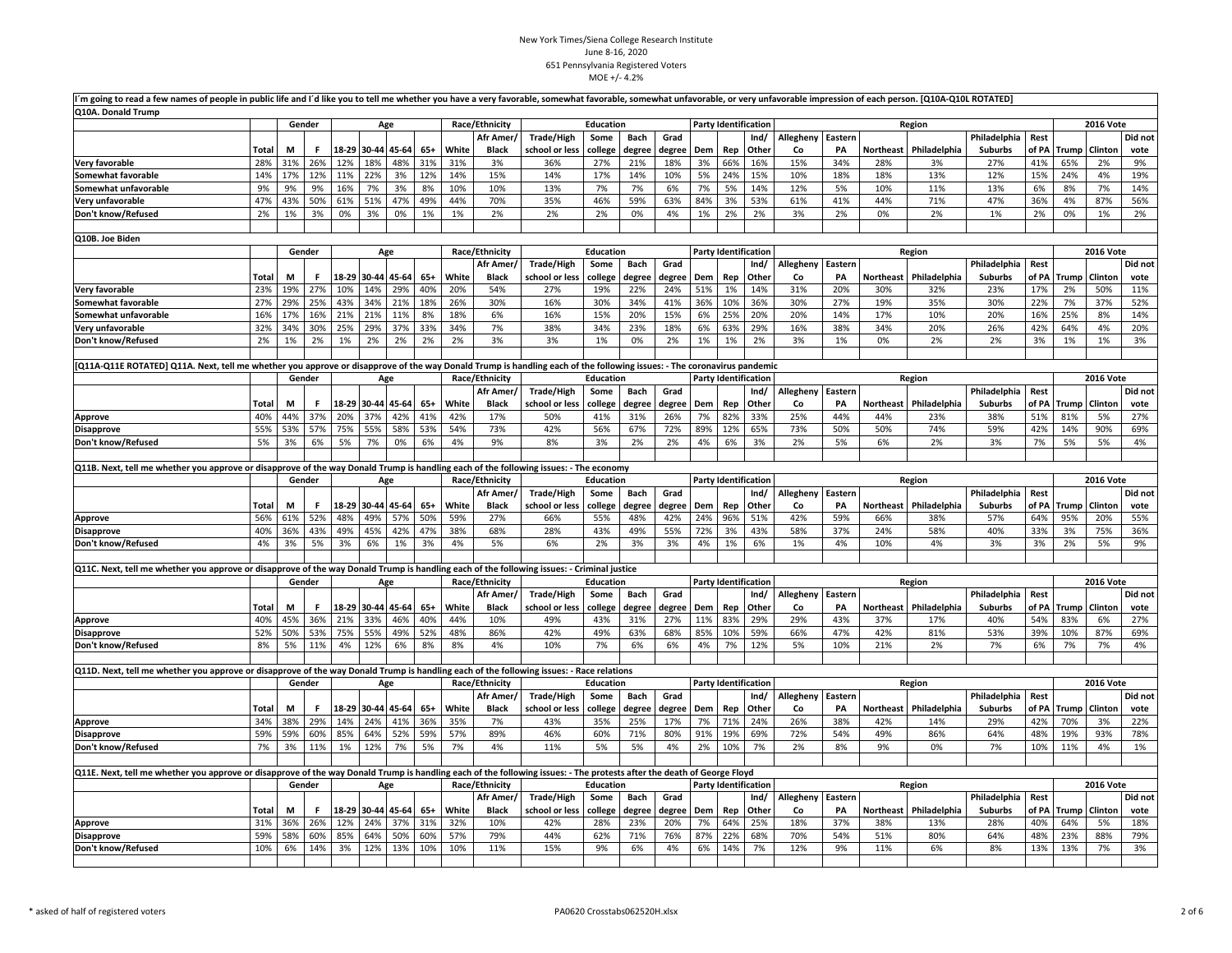| Q16. Recently, police officers in Minnesota were charged with killing an African American named George Floyd. Do you think: [CHOICES ROTATED]                                                                                  |              |     |        |     |     |                   |       |       |                |                |                  |                |        |     |         |                             |           |         |           |                        |                |       |     |                      |         |
|--------------------------------------------------------------------------------------------------------------------------------------------------------------------------------------------------------------------------------|--------------|-----|--------|-----|-----|-------------------|-------|-------|----------------|----------------|------------------|----------------|--------|-----|---------|-----------------------------|-----------|---------|-----------|------------------------|----------------|-------|-----|----------------------|---------|
|                                                                                                                                                                                                                                |              |     | Gender |     |     | Age               |       |       | Race/Ethnicity |                | Education        |                |        |     |         | <b>Party Identification</b> |           |         |           | <b>2016 Vote</b>       |                |       |     |                      |         |
|                                                                                                                                                                                                                                |              |     |        |     |     |                   |       |       | Afr Amer/      | Trade/High     | Some             | Bach           | Grad   |     |         | Ind/                        | Allegheny | Eastern |           |                        | Philadelphia   | Rest  |     |                      | Did not |
|                                                                                                                                                                                                                                | Total        | M   | F.     |     |     | 18-29 30-44 45-64 | $65+$ | White | <b>Black</b>   | school or less |                  | college degree | degree | Dem | Rep     | Other                       | Co        | PA      | Northeast | Philadelphia           | <b>Suburbs</b> |       |     | of PA Trump Clinton  | vote    |
| George Floyd's death was an isolated                                                                                                                                                                                           | 30%          | 36% | 24%    | 12% | 25% | 40%               | 37%   | 34%   | 7%             | 38%            | 29%              | 21%            | 24%    | 9%  | 60%     | 22%                         | 19%       | 33%     | 28%       | 10%                    | 30%            | 41%   | 55% | 7%                   | 24%     |
| incident                                                                                                                                                                                                                       |              |     |        |     |     |                   |       |       |                |                |                  |                |        |     |         |                             |           |         |           |                        |                |       |     |                      |         |
| George Floyds' death is part of a broader                                                                                                                                                                                      |              |     |        |     |     |                   |       |       |                |                |                  |                |        |     |         |                             |           |         |           |                        |                |       |     |                      |         |
| pattern of excessive police violence                                                                                                                                                                                           | 60%          | 54% | 65%    | 87% | 64% | 55%               | 53%   | 56%   | 91%            | 47%            | 63%              | 72%            | 71%    | 87% | 24%     | 66%                         | 75%       | 56%     | 56%       | 86%                    | 61%            | 46%   | 28% | 89%                  | 68%     |
| toward African Americans                                                                                                                                                                                                       |              |     |        |     |     |                   |       |       |                |                |                  |                |        |     |         |                             |           |         |           |                        |                |       |     |                      |         |
| Don't know/Refused                                                                                                                                                                                                             | 10%          | 10% | 11%    | 2%  | 11% | 5%                | 10%   | 11%   | 1%             | 15%            | 8%               | 8%             | 5%     | 4%  | 16%     | 12%                         | 6%        | 11%     | 16%       | 3%                     | 10%            | 13%   | 17% | 3%                   | 8%      |
|                                                                                                                                                                                                                                |              |     |        |     |     |                   |       |       |                |                |                  |                |        |     |         |                             |           |         |           |                        |                |       |     |                      |         |
| Q17. There have been demonstrations across the country after George Floyd's death. Which of the following is closer to your opinion: [CHOICES ROTATED]                                                                         |              |     |        |     |     |                   |       |       |                |                |                  |                |        |     |         |                             |           |         |           |                        |                |       |     |                      |         |
|                                                                                                                                                                                                                                |              |     | Gender |     |     | Age               |       |       | Race/Ethnicity |                | <b>Education</b> |                |        |     |         | <b>Party Identification</b> |           |         |           | Region                 |                |       |     | <b>2016 Vote</b>     |         |
|                                                                                                                                                                                                                                |              |     |        |     |     |                   |       |       | Afr Amer,      | Trade/High     | Some             | Bach           | Grad   |     |         | Ind/                        | Allegheny | Eastern |           |                        | Philadelphia   | Rest  |     |                      | Did not |
|                                                                                                                                                                                                                                | Total        | М   | F      |     |     | 18-29 30-44 45-64 | 65+   | White | <b>Black</b>   | school or less | college          | degree         | degree |     | Dem Rep | Other                       | Co        | PA      |           | Northeast Philadelphia | <b>Suburbs</b> |       |     | of PA Trump Clinton  | vote    |
| support the demonstrations because                                                                                                                                                                                             |              |     |        |     |     |                   |       |       |                |                |                  |                |        |     |         |                             |           |         |           |                        |                |       |     |                      |         |
| they're mainly peaceful protests with an                                                                                                                                                                                       | 55%          | 52% | 57%    | 86% | 68% | 46%               | 43%   | 52%   | 78%            | 41%            | 54%              | 67%            | 72%    | 76% | 24%     | 65%                         | 64%       | 51%     | 41%       | 75%                    | 59%            | 46%   | 23% | 81%                  | 69%     |
| mportant message                                                                                                                                                                                                               |              |     |        |     |     |                   |       |       |                |                |                  |                |        |     |         |                             |           |         |           |                        |                |       |     |                      |         |
| oppose the demonstrations because too                                                                                                                                                                                          |              |     |        |     |     |                   |       |       |                |                |                  |                |        |     |         |                             |           |         |           |                        |                |       |     |                      |         |
| many have turned to violent rioting                                                                                                                                                                                            | 40%          | 44% | 36%    | 13% | 28% | 49%               | 50%   | 42%   | 19%            | 51%            | 39%              | 29%            | 26%    | 21% | 68%     | 29%                         | 29%       | 43%     | 56%       | 24%                    | 35%            | 46%   | 69% | 15%                  | 30%     |
| Don't know/Refused                                                                                                                                                                                                             | 6%           | 4%  | 7%     | 1%  | 5%  | 5%                | 7%    | 6%    | 3%             | 8%             | 7%               | 4%             | 2%     | 3%  | 8%      | 6%                          | 7%        | 6%      | 3%        | 1%                     | 6%             | 8%    | 8%  | 4%                   | 1%      |
|                                                                                                                                                                                                                                |              |     |        |     |     |                   |       |       |                |                |                  |                |        |     |         |                             |           |         |           |                        |                |       |     |                      |         |
| Q18. Tell me whether you strongly agree, somewhat agree, somewhat disagree or strongly disagree with the following statement: Today, discrimination against whites has become as big of a problem as discrimination against Bl |              |     |        |     |     |                   |       |       |                |                |                  |                |        |     |         |                             |           |         |           |                        |                |       |     |                      |         |
|                                                                                                                                                                                                                                |              |     | Gender |     |     | Age               |       |       | Race/Ethnicity |                | Education        |                |        |     |         | <b>Party Identification</b> |           |         |           | Region                 |                |       |     | <b>2016 Vote</b>     |         |
|                                                                                                                                                                                                                                |              |     |        |     |     |                   |       |       | Afr Amer/      | Trade/High     | Some             | <b>Bach</b>    | Grad   |     |         | Ind/                        | Allegheny | Eastern |           |                        | Philadelphia   | Rest  |     |                      | Did not |
|                                                                                                                                                                                                                                |              | М   | .F     |     |     | 18-29 30-44 45-64 | $65+$ | White | <b>Black</b>   | school or less |                  | degree         | degree | Dem | Rep     | Other                       | Co        | PA      |           | Northeast Philadelphia | <b>Suburbs</b> | of PA |     | <b>Trump</b> Clinton | vote    |
|                                                                                                                                                                                                                                | Total<br>20% | 20% | 20%    | 10% | 10% | 23%               | 28%   | 20%   | 17%            | 32%            | college<br>17%   | 9%             | 7%     | 12% |         | 14%                         | 22%       | 22%     | 16%       | 14%                    | 15%            | 24%   | 32% | 10%                  | 21%     |
| <b>Strongly agree</b>                                                                                                                                                                                                          |              |     |        |     |     |                   |       |       |                |                |                  |                |        |     | 33%     |                             |           |         |           |                        |                |       |     |                      |         |
| Somewhat agree                                                                                                                                                                                                                 | 18%          | 17% | 19%    | 10% | 13% | 20%               | 20%   | 19%   | 9%             | 20%            | 18%              | 19%            | 10%    | 10% | 28%     | 17%                         | 15%       | 17%     | 25%       | 10%                    | 16%            | 23%   | 28% | 10%                  | 12%     |
| Somewhat disagree                                                                                                                                                                                                              | 15%          | 18% | 13%    | 12% | 16% | 12%               | 14%   | 16%   | 9%             | 15%            | 16%              | 16%            | 16%    | 9%  | 18%     | 21%                         | 6%        | 15%     | 16%       | 15%                    | 17%            | 19%   | 18% | 12%                  | 17%     |
| <b>Strongly disagree</b>                                                                                                                                                                                                       | 40%          | 39% | 41%    | 67% | 55% | 36%               | 32%   | 38%   | 61%            | 23%            | 44%              | 55%            | 63%    | 62% | 15%     | 44%                         | 50%       | 38%     | 34%       | 59%                    | 47%            | 28%   | 15% | 64%                  | 46%     |
| Don't know/Refused                                                                                                                                                                                                             | 6%           | 6%  | 6%     | 1%  | 6%  | 9%                | 6%    | 7%    | 5%             | 11%            | 5%               | 1%             | 4%     | 6%  | 7%      | 5%                          | 8%        | 8%      | 9%        | 2%                     | 5%             | 6%    | 8%  | 5%                   | 4%      |
|                                                                                                                                                                                                                                |              |     |        |     |     |                   |       |       |                |                |                  |                |        |     |         |                             |           |         |           |                        |                |       |     |                      |         |
| *Q19. What's a more serious problem in America today: [CHOICES ROTATED]                                                                                                                                                        |              |     |        |     |     |                   |       |       |                |                |                  |                |        |     |         |                             |           |         |           |                        |                |       |     |                      |         |
|                                                                                                                                                                                                                                |              |     |        |     |     |                   |       |       |                |                |                  |                |        |     |         |                             |           |         |           |                        |                |       |     |                      |         |
|                                                                                                                                                                                                                                | <b>Total</b> |     |        |     |     |                   |       |       |                |                |                  |                |        |     |         |                             |           |         |           |                        |                |       |     |                      |         |
| Demonstrations that become riots                                                                                                                                                                                               | 38%          |     |        |     |     |                   |       |       |                |                |                  |                |        |     |         |                             |           |         |           |                        |                |       |     |                      |         |
| The way the criminal justice system treats                                                                                                                                                                                     | 54%          |     |        |     |     |                   |       |       |                |                |                  |                |        |     |         |                             |           |         |           |                        |                |       |     |                      |         |
| <b>African Americans</b>                                                                                                                                                                                                       |              |     |        |     |     |                   |       |       |                |                |                  |                |        |     |         |                             |           |         |           |                        |                |       |     |                      |         |
| Don't know/Refused                                                                                                                                                                                                             | 8%           |     |        |     |     |                   |       |       |                |                |                  |                |        |     |         |                             |           |         |           |                        |                |       |     |                      |         |
|                                                                                                                                                                                                                                |              |     |        |     |     |                   |       |       |                |                |                  |                |        |     |         |                             |           |         |           |                        |                |       |     |                      |         |
| *Q20. Do you think that systemic racism in the United States is a very serious problem, somewhat serious problem, not a very serious problem, or not at all a problem?                                                         |              |     |        |     |     |                   |       |       |                |                |                  |                |        |     |         |                             |           |         |           |                        |                |       |     |                      |         |
|                                                                                                                                                                                                                                |              |     |        |     |     |                   |       |       |                |                |                  |                |        |     |         |                             |           |         |           |                        |                |       |     |                      |         |
|                                                                                                                                                                                                                                | Total        |     |        |     |     |                   |       |       |                |                |                  |                |        |     |         |                             |           |         |           |                        |                |       |     |                      |         |
| Very serious problem                                                                                                                                                                                                           | 52%          |     |        |     |     |                   |       |       |                |                |                  |                |        |     |         |                             |           |         |           |                        |                |       |     |                      |         |
| Somewhat serious problem                                                                                                                                                                                                       | 33%          |     |        |     |     |                   |       |       |                |                |                  |                |        |     |         |                             |           |         |           |                        |                |       |     |                      |         |
| Not a very serious problem                                                                                                                                                                                                     | 9%           |     |        |     |     |                   |       |       |                |                |                  |                |        |     |         |                             |           |         |           |                        |                |       |     |                      |         |
| Not at all a problem                                                                                                                                                                                                           | 4%           |     |        |     |     |                   |       |       |                |                |                  |                |        |     |         |                             |           |         |           |                        |                |       |     |                      |         |
| Don't know/Refused                                                                                                                                                                                                             | 2%           |     |        |     |     |                   |       |       |                |                |                  |                |        |     |         |                             |           |         |           |                        |                |       |     |                      |         |
|                                                                                                                                                                                                                                |              |     |        |     |     |                   |       |       |                |                |                  |                |        |     |         |                             |           |         |           |                        |                |       |     |                      |         |
| *Q21A. In general, do you think that the police are more likely to use deadly force against a black person, more likely to use deadly force against a white person, or do you think race does not affect police use of deadly  |              |     |        |     |     |                   |       |       |                |                |                  |                |        |     |         |                             |           |         |           |                        |                |       |     |                      |         |
|                                                                                                                                                                                                                                |              |     |        |     |     |                   |       |       |                |                |                  |                |        |     |         |                             |           |         |           |                        |                |       |     |                      |         |
|                                                                                                                                                                                                                                | Total        |     |        |     |     |                   |       |       |                |                |                  |                |        |     |         |                             |           |         |           |                        |                |       |     |                      |         |
| More likely to use deadly force against a                                                                                                                                                                                      |              |     |        |     |     |                   |       |       |                |                |                  |                |        |     |         |                             |           |         |           |                        |                |       |     |                      |         |
| black person                                                                                                                                                                                                                   | 52%          |     |        |     |     |                   |       |       |                |                |                  |                |        |     |         |                             |           |         |           |                        |                |       |     |                      |         |
| More likely to use deadly force against a                                                                                                                                                                                      |              |     |        |     |     |                   |       |       |                |                |                  |                |        |     |         |                             |           |         |           |                        |                |       |     |                      |         |
| white person                                                                                                                                                                                                                   | 2%           |     |        |     |     |                   |       |       |                |                |                  |                |        |     |         |                             |           |         |           |                        |                |       |     |                      |         |
| Race does not affect police use of deadly                                                                                                                                                                                      |              |     |        |     |     |                   |       |       |                |                |                  |                |        |     |         |                             |           |         |           |                        |                |       |     |                      |         |
| force                                                                                                                                                                                                                          | 38%          |     |        |     |     |                   |       |       |                |                |                  |                |        |     |         |                             |           |         |           |                        |                |       |     |                      |         |
| Don't know/Refused                                                                                                                                                                                                             | 8%           |     |        |     |     |                   |       |       |                |                |                  |                |        |     |         |                             |           |         |           |                        |                |       |     |                      |         |
|                                                                                                                                                                                                                                |              |     |        |     |     |                   |       |       |                |                |                  |                |        |     |         |                             |           |         |           |                        |                |       |     |                      |         |
|                                                                                                                                                                                                                                |              |     |        |     |     |                   |       |       |                |                |                  |                |        |     |         |                             |           |         |           |                        |                |       |     |                      |         |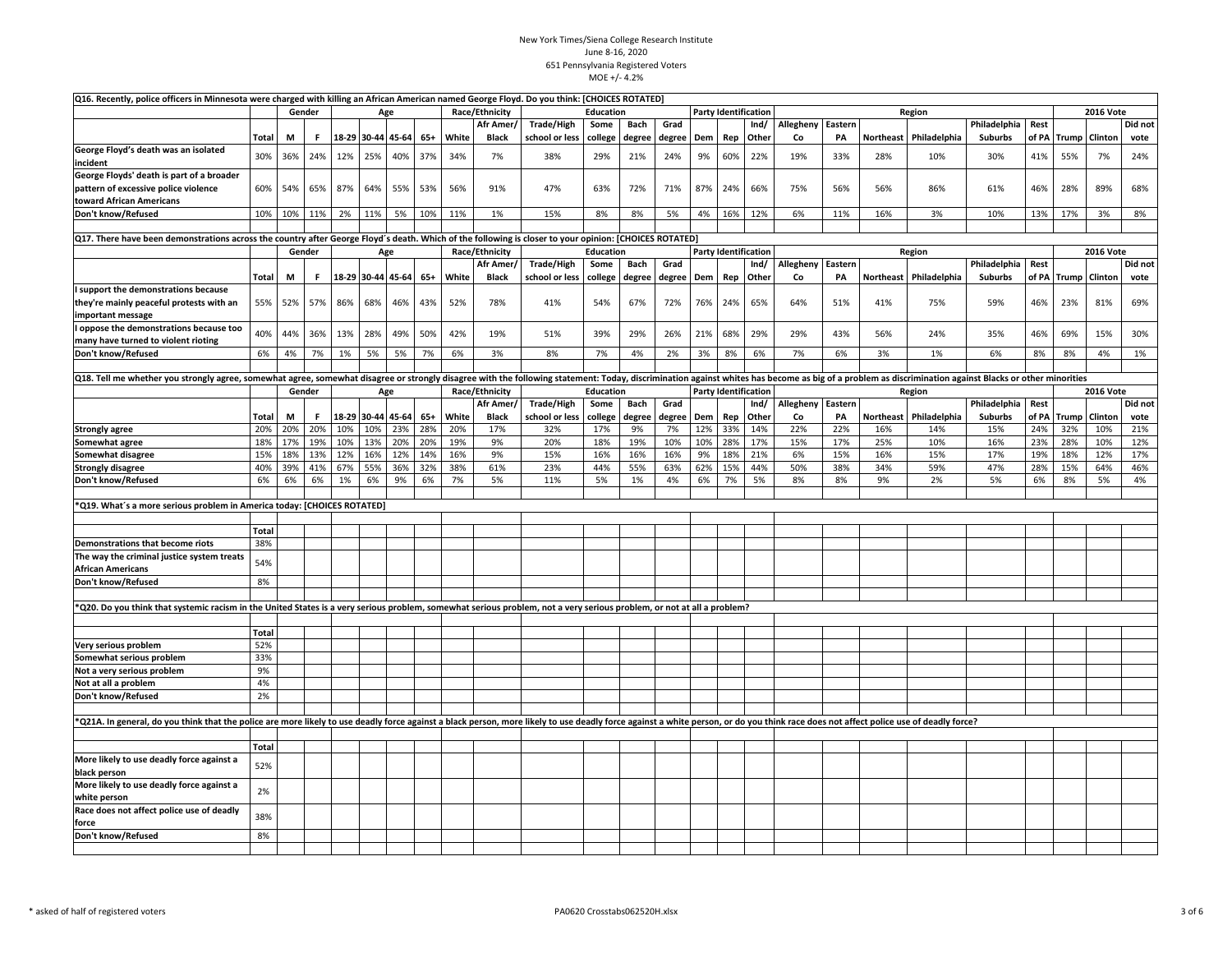| *Q21B. In general, do you think the criminal justice system in the United States is biased against African Americans, or do you think the criminal justice system treats people equally regardless of race? |              |  |  |  |  |  |  |  |  |  |  |  |  |
|-------------------------------------------------------------------------------------------------------------------------------------------------------------------------------------------------------------|--------------|--|--|--|--|--|--|--|--|--|--|--|--|
|                                                                                                                                                                                                             |              |  |  |  |  |  |  |  |  |  |  |  |  |
|                                                                                                                                                                                                             | <b>Total</b> |  |  |  |  |  |  |  |  |  |  |  |  |
| Criminal justice system is biased against<br><b>African Americans</b>                                                                                                                                       | 58%          |  |  |  |  |  |  |  |  |  |  |  |  |
| Criminal justice system treats people                                                                                                                                                                       |              |  |  |  |  |  |  |  |  |  |  |  |  |
| equally regardless of race                                                                                                                                                                                  | 35%          |  |  |  |  |  |  |  |  |  |  |  |  |
| Don't know/Refused                                                                                                                                                                                          | 7%           |  |  |  |  |  |  |  |  |  |  |  |  |
|                                                                                                                                                                                                             |              |  |  |  |  |  |  |  |  |  |  |  |  |
| *Q24. And what comes closer to your view: [CHOICES ROTATED]                                                                                                                                                 |              |  |  |  |  |  |  |  |  |  |  |  |  |
|                                                                                                                                                                                                             |              |  |  |  |  |  |  |  |  |  |  |  |  |
|                                                                                                                                                                                                             | Total        |  |  |  |  |  |  |  |  |  |  |  |  |
| The federal government's priority should                                                                                                                                                                    |              |  |  |  |  |  |  |  |  |  |  |  |  |
| be to limit the spread of the coronavirus,                                                                                                                                                                  | 59%          |  |  |  |  |  |  |  |  |  |  |  |  |
| even if it hurts the economy                                                                                                                                                                                |              |  |  |  |  |  |  |  |  |  |  |  |  |
| The federal government's priority should                                                                                                                                                                    |              |  |  |  |  |  |  |  |  |  |  |  |  |
| be to restart the economy, even if it                                                                                                                                                                       | 32%          |  |  |  |  |  |  |  |  |  |  |  |  |
| increases the risk to public health                                                                                                                                                                         |              |  |  |  |  |  |  |  |  |  |  |  |  |
| Don't know/Refused                                                                                                                                                                                          | 8%           |  |  |  |  |  |  |  |  |  |  |  |  |
|                                                                                                                                                                                                             |              |  |  |  |  |  |  |  |  |  |  |  |  |
| Regardless of how you might vote, tell me whether you trust Joe Biden or Donald Trump to do a better job on each of the following issues: [Q28A-Q28H ROTATED]                                               |              |  |  |  |  |  |  |  |  |  |  |  |  |
| *Q28A. The coronavirus                                                                                                                                                                                      |              |  |  |  |  |  |  |  |  |  |  |  |  |
|                                                                                                                                                                                                             |              |  |  |  |  |  |  |  |  |  |  |  |  |
|                                                                                                                                                                                                             | <b>Total</b> |  |  |  |  |  |  |  |  |  |  |  |  |
| Joe Biden                                                                                                                                                                                                   | 48%          |  |  |  |  |  |  |  |  |  |  |  |  |
| <b>Donald Trump</b>                                                                                                                                                                                         | 43%          |  |  |  |  |  |  |  |  |  |  |  |  |
| Don't know/Refused                                                                                                                                                                                          | 9%           |  |  |  |  |  |  |  |  |  |  |  |  |
|                                                                                                                                                                                                             |              |  |  |  |  |  |  |  |  |  |  |  |  |
| *Q28B. The economy                                                                                                                                                                                          |              |  |  |  |  |  |  |  |  |  |  |  |  |
|                                                                                                                                                                                                             |              |  |  |  |  |  |  |  |  |  |  |  |  |
|                                                                                                                                                                                                             | <b>Total</b> |  |  |  |  |  |  |  |  |  |  |  |  |
| Joe Biden                                                                                                                                                                                                   | 40%          |  |  |  |  |  |  |  |  |  |  |  |  |
| <b>Donald Trump</b>                                                                                                                                                                                         | 55%          |  |  |  |  |  |  |  |  |  |  |  |  |
| Don't know/Refused                                                                                                                                                                                          | 4%           |  |  |  |  |  |  |  |  |  |  |  |  |
|                                                                                                                                                                                                             |              |  |  |  |  |  |  |  |  |  |  |  |  |
| *Q28C. Health care                                                                                                                                                                                          |              |  |  |  |  |  |  |  |  |  |  |  |  |
|                                                                                                                                                                                                             |              |  |  |  |  |  |  |  |  |  |  |  |  |
|                                                                                                                                                                                                             | <b>Total</b> |  |  |  |  |  |  |  |  |  |  |  |  |
| Joe Biden                                                                                                                                                                                                   | 52%          |  |  |  |  |  |  |  |  |  |  |  |  |
| <b>Donald Trump</b>                                                                                                                                                                                         | 40%          |  |  |  |  |  |  |  |  |  |  |  |  |
| Don't know/Refused                                                                                                                                                                                          | 8%           |  |  |  |  |  |  |  |  |  |  |  |  |
|                                                                                                                                                                                                             |              |  |  |  |  |  |  |  |  |  |  |  |  |
| *Q28D. Immigration                                                                                                                                                                                          |              |  |  |  |  |  |  |  |  |  |  |  |  |
|                                                                                                                                                                                                             |              |  |  |  |  |  |  |  |  |  |  |  |  |
|                                                                                                                                                                                                             | <b>Total</b> |  |  |  |  |  |  |  |  |  |  |  |  |
| Joe Biden                                                                                                                                                                                                   | 50%          |  |  |  |  |  |  |  |  |  |  |  |  |
| <b>Donald Trump</b>                                                                                                                                                                                         | 44%          |  |  |  |  |  |  |  |  |  |  |  |  |
| Don't know/Refused                                                                                                                                                                                          | 6%           |  |  |  |  |  |  |  |  |  |  |  |  |
|                                                                                                                                                                                                             |              |  |  |  |  |  |  |  |  |  |  |  |  |
| *Q28E. China                                                                                                                                                                                                |              |  |  |  |  |  |  |  |  |  |  |  |  |
|                                                                                                                                                                                                             |              |  |  |  |  |  |  |  |  |  |  |  |  |
|                                                                                                                                                                                                             | <b>Total</b> |  |  |  |  |  |  |  |  |  |  |  |  |
| Joe Biden<br><b>Donald Trump</b>                                                                                                                                                                            | 41%<br>50%   |  |  |  |  |  |  |  |  |  |  |  |  |
| Don't know/Refused                                                                                                                                                                                          | 10%          |  |  |  |  |  |  |  |  |  |  |  |  |
|                                                                                                                                                                                                             |              |  |  |  |  |  |  |  |  |  |  |  |  |
|                                                                                                                                                                                                             |              |  |  |  |  |  |  |  |  |  |  |  |  |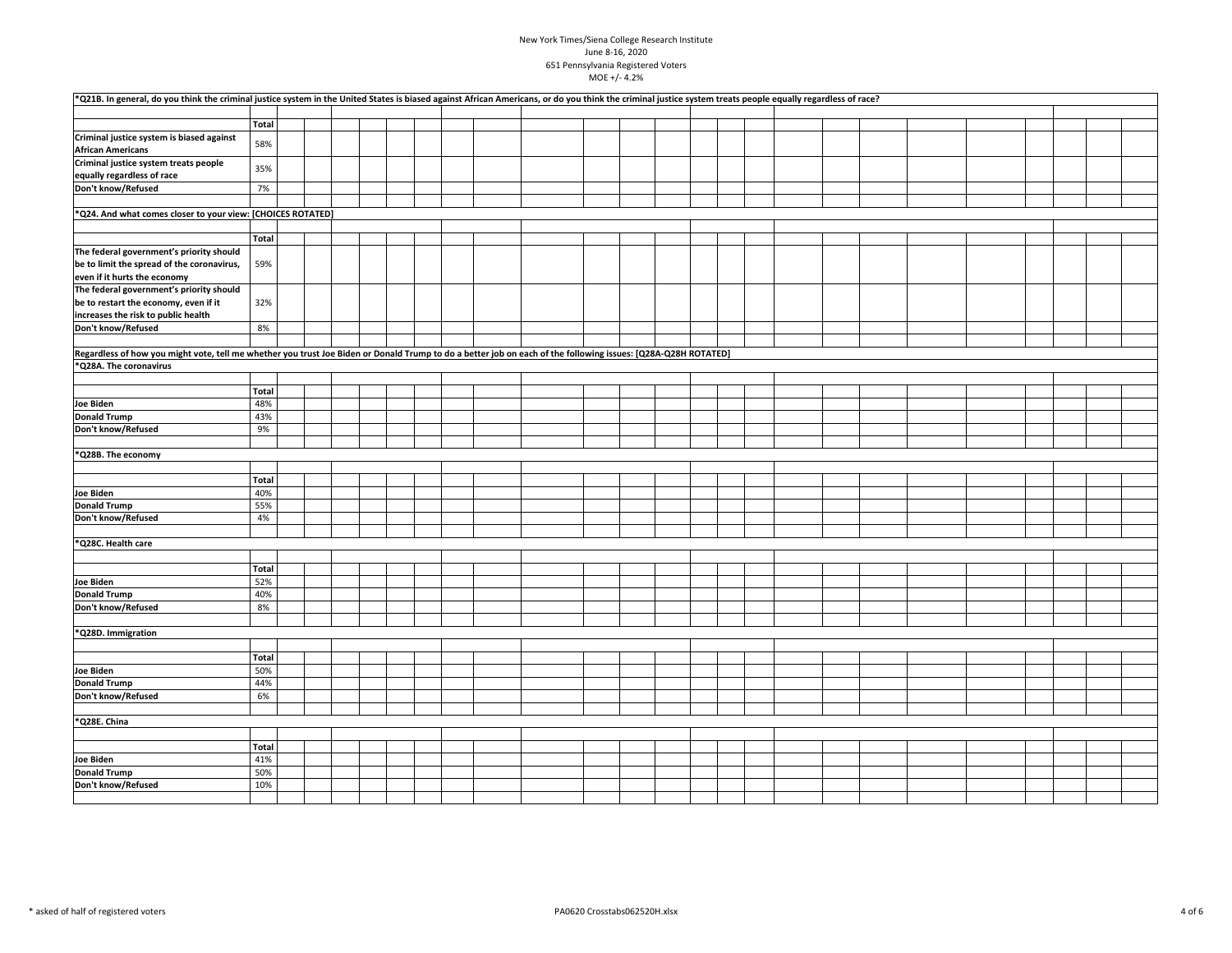| *Q28F. Handling the protests                                                                                                                                                                               |              |  |  |  |  |  |  |  |  |  |  |  |  |
|------------------------------------------------------------------------------------------------------------------------------------------------------------------------------------------------------------|--------------|--|--|--|--|--|--|--|--|--|--|--|--|
|                                                                                                                                                                                                            |              |  |  |  |  |  |  |  |  |  |  |  |  |
|                                                                                                                                                                                                            | Total        |  |  |  |  |  |  |  |  |  |  |  |  |
| Joe Biden                                                                                                                                                                                                  | 49%          |  |  |  |  |  |  |  |  |  |  |  |  |
| <b>Donald Trump</b>                                                                                                                                                                                        | 40%          |  |  |  |  |  |  |  |  |  |  |  |  |
| Don't know/Refused                                                                                                                                                                                         | 11%          |  |  |  |  |  |  |  |  |  |  |  |  |
|                                                                                                                                                                                                            |              |  |  |  |  |  |  |  |  |  |  |  |  |
| *Q28G. Race relations                                                                                                                                                                                      |              |  |  |  |  |  |  |  |  |  |  |  |  |
|                                                                                                                                                                                                            |              |  |  |  |  |  |  |  |  |  |  |  |  |
|                                                                                                                                                                                                            | Total        |  |  |  |  |  |  |  |  |  |  |  |  |
| <b>Joe Biden</b>                                                                                                                                                                                           | 57%          |  |  |  |  |  |  |  |  |  |  |  |  |
| <b>Donald Trump</b>                                                                                                                                                                                        | 36%          |  |  |  |  |  |  |  |  |  |  |  |  |
| Don't know/Refused                                                                                                                                                                                         | 7%           |  |  |  |  |  |  |  |  |  |  |  |  |
|                                                                                                                                                                                                            |              |  |  |  |  |  |  |  |  |  |  |  |  |
| *Q28H. Unifying America                                                                                                                                                                                    |              |  |  |  |  |  |  |  |  |  |  |  |  |
|                                                                                                                                                                                                            |              |  |  |  |  |  |  |  |  |  |  |  |  |
|                                                                                                                                                                                                            | <b>Total</b> |  |  |  |  |  |  |  |  |  |  |  |  |
| Joe Biden                                                                                                                                                                                                  | 55%          |  |  |  |  |  |  |  |  |  |  |  |  |
| <b>Donald Trump</b>                                                                                                                                                                                        | 37%          |  |  |  |  |  |  |  |  |  |  |  |  |
| Don't know/Refused                                                                                                                                                                                         | 8%           |  |  |  |  |  |  |  |  |  |  |  |  |
|                                                                                                                                                                                                            |              |  |  |  |  |  |  |  |  |  |  |  |  |
| Next, I'm going to describe two kinds of presidential candidates. Regardless of who you support, tell me which kind of candidate you'd prefer as president: [Q29A-Q29D ROTATED]                            |              |  |  |  |  |  |  |  |  |  |  |  |  |
| *Q29D. A candidate who says that we need to be tough on protests that go too far, or a candidate who says we need to focus on the cause of the protests even when they go too far                          |              |  |  |  |  |  |  |  |  |  |  |  |  |
|                                                                                                                                                                                                            |              |  |  |  |  |  |  |  |  |  |  |  |  |
|                                                                                                                                                                                                            | Total        |  |  |  |  |  |  |  |  |  |  |  |  |
| A candidate who says that we need to be                                                                                                                                                                    | 33%          |  |  |  |  |  |  |  |  |  |  |  |  |
| tough on protests that go too far                                                                                                                                                                          |              |  |  |  |  |  |  |  |  |  |  |  |  |
| A candidate who says we need to focus on                                                                                                                                                                   |              |  |  |  |  |  |  |  |  |  |  |  |  |
| the cause of the protests even when they                                                                                                                                                                   | 61%          |  |  |  |  |  |  |  |  |  |  |  |  |
| go too far                                                                                                                                                                                                 |              |  |  |  |  |  |  |  |  |  |  |  |  |
| Don't know/Refused                                                                                                                                                                                         | 6%           |  |  |  |  |  |  |  |  |  |  |  |  |
|                                                                                                                                                                                                            |              |  |  |  |  |  |  |  |  |  |  |  |  |
| *Q32. Next, imagine that the presidential election was held this week, but the only way to vote was to vote in-person. Would you feel comfortable or not comfortable voting?                               |              |  |  |  |  |  |  |  |  |  |  |  |  |
|                                                                                                                                                                                                            |              |  |  |  |  |  |  |  |  |  |  |  |  |
|                                                                                                                                                                                                            | Total        |  |  |  |  |  |  |  |  |  |  |  |  |
| Comfortable                                                                                                                                                                                                | 75%          |  |  |  |  |  |  |  |  |  |  |  |  |
| Not comfortable                                                                                                                                                                                            | 25%          |  |  |  |  |  |  |  |  |  |  |  |  |
| Don't know/Refused                                                                                                                                                                                         | 1%           |  |  |  |  |  |  |  |  |  |  |  |  |
|                                                                                                                                                                                                            |              |  |  |  |  |  |  |  |  |  |  |  |  |
| *Q33. (If not comfortable) Do you think you would still vote anyway, or do you think you would be too uncomfortable to vote?                                                                               |              |  |  |  |  |  |  |  |  |  |  |  |  |
|                                                                                                                                                                                                            |              |  |  |  |  |  |  |  |  |  |  |  |  |
|                                                                                                                                                                                                            | Total        |  |  |  |  |  |  |  |  |  |  |  |  |
| Still vote anyway                                                                                                                                                                                          | 73%          |  |  |  |  |  |  |  |  |  |  |  |  |
| Too uncomfortable to vote                                                                                                                                                                                  | 21%          |  |  |  |  |  |  |  |  |  |  |  |  |
| Don't know/Refused                                                                                                                                                                                         | 5%           |  |  |  |  |  |  |  |  |  |  |  |  |
|                                                                                                                                                                                                            |              |  |  |  |  |  |  |  |  |  |  |  |  |
| *Q34. And when it comes to the November election, would you say you're very enthusiastic about voting, somewhat enthusiastic about voting, not very enthusiastic about voting, or not at all enthusiastic? |              |  |  |  |  |  |  |  |  |  |  |  |  |
|                                                                                                                                                                                                            |              |  |  |  |  |  |  |  |  |  |  |  |  |
|                                                                                                                                                                                                            | <b>Total</b> |  |  |  |  |  |  |  |  |  |  |  |  |
| Very enthusiastic                                                                                                                                                                                          | 60%          |  |  |  |  |  |  |  |  |  |  |  |  |
| Somewhat enthusiastic                                                                                                                                                                                      | 21%          |  |  |  |  |  |  |  |  |  |  |  |  |
| Not very enthusiastic                                                                                                                                                                                      | 12%          |  |  |  |  |  |  |  |  |  |  |  |  |
| Not at all enthusiastic                                                                                                                                                                                    | 8%           |  |  |  |  |  |  |  |  |  |  |  |  |
| Don't know/Refused                                                                                                                                                                                         | 0%           |  |  |  |  |  |  |  |  |  |  |  |  |
|                                                                                                                                                                                                            |              |  |  |  |  |  |  |  |  |  |  |  |  |